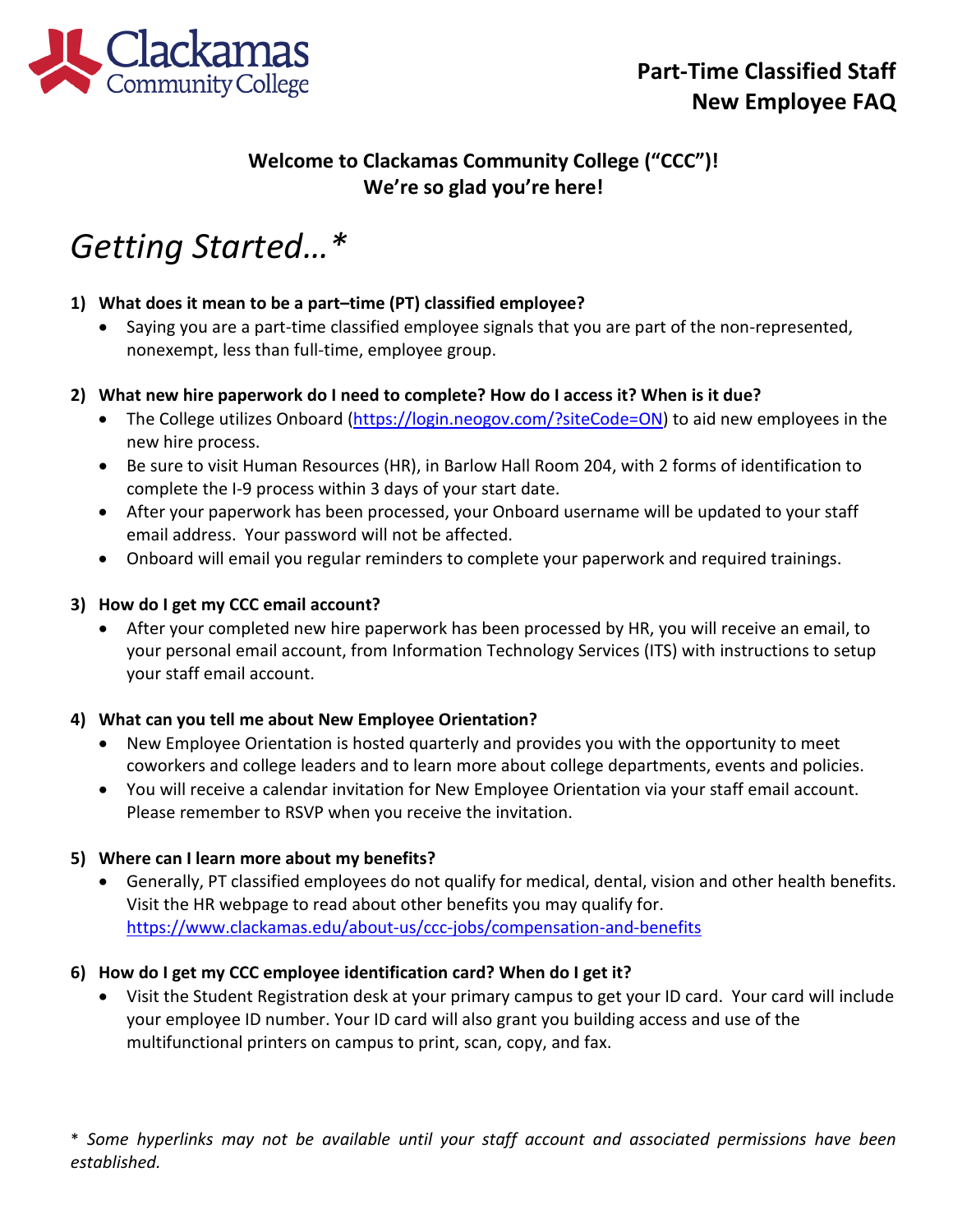

# *Getting Ahead…\**

### **7) What do I need to know about probation?**

• PT classified employees do not have a probation period.

### **8) What do I need to know about my pay?**

- Pay periods run from the  $20^{th} 19^{th}$  of each month, and pay day is the last workday of each month.
- PT classified employees submit time cards via myClackamas by the  $19<sup>th</sup>$  of each month.
- Copies of your pay stub are available via myClackamas > Employee Information > Pay Advice.
- Generally, annual salary increases occur in July each year and in accordance with federal and state law. In some years, increases may not happen until Fall term.

### **9) What type of time off do I get at CCC?**

| Time off accrual for PT classified |                                     |                        |                |  |  |
|------------------------------------|-------------------------------------|------------------------|----------------|--|--|
| <b>Type</b>                        | Accrual                             | <b>Available when?</b> | Limitation/Cap |  |  |
| <b>Sick</b>                        | 1 hour for every 30 Hours<br>Worked | Upon hire              | None           |  |  |

| College observed holidays** |                         |  |                 |                            |  |  |  |
|-----------------------------|-------------------------|--|-----------------|----------------------------|--|--|--|
| Month                       | Holiday                 |  | Month           | <b>Holiday</b>             |  |  |  |
| January                     | -New Year's Day         |  | September       | -Labor Day                 |  |  |  |
|                             | -Martin Luther King Day |  |                 |                            |  |  |  |
| <b>February</b>             | -President's Day        |  | <b>November</b> | -Veterans' Day             |  |  |  |
|                             |                         |  |                 | -Thanksgiving              |  |  |  |
|                             |                         |  |                 | -Friday after Thanksgiving |  |  |  |
| May                         | -Memorial Day           |  | <b>December</b> | -Working day before or     |  |  |  |
| July                        | -Independence Day       |  |                 | after Christmas            |  |  |  |
|                             |                         |  |                 | -Christmas                 |  |  |  |

**\*\* PT classified employees do not receive pay for holidays**

### **10) How can I learn more about access to professional development opportunities and funds?** PT classified employees do not have access to professional development funds. However, they are

encouraged to participate in trainings and development opportunities offered by the College.

\* *Some hyperlinks may not be available until your staff account and associated permissions have been established.*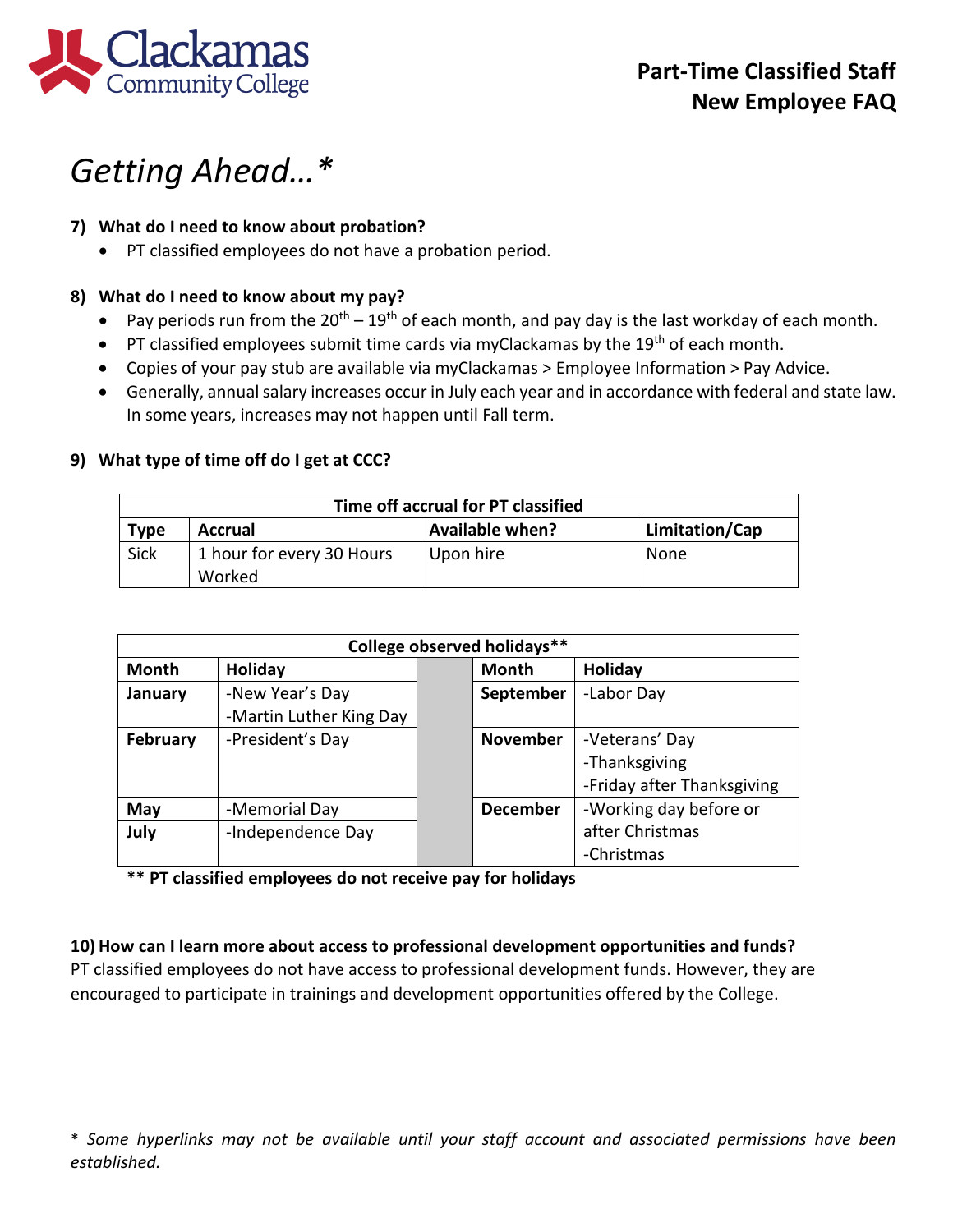

# *Getting Assistance…\**

The College has a "CCC Service Desk" system for:

- **Information Technology Services (ITS)**
	- $\circ$  ITS provides support for college phones, computers, and other electronic equipment.
	- o ITS can also be reached via:
		- $Phone 503-594-3500$
		- Location Barlow Hall, Room 104

# • **Human Resources (HR) and Payroll**

- o HR and Payroll provide support for employees regarding their benefits, compensation, and payroll.
- o HR and Payroll can also be reached via:
	- $\blacksquare$  Phone 503-594-3300
	- Location Barlow Hall, Room 204

# • **College Relations and Marketing (CRM)**

- o CRM assists with marketing materials, business cards, name badges, and website support.
- o CRM can also be reached via:
	- $\blacksquare$  Phone 503-594-3017
	- Location Barlow Hall, Rooms 223-233
- **Facilities**
	- o Facilities can assist with furniture needs and general repairs.
	- o Facilities can also be reached via:
		- $\blacksquare$  Phone 503-594-6791
		- **Location Lewelling**

# • **Duplication**

- o Duplication offers a range of copy and bindery services for campus printing.
- o Duplication can also be reached via:
	- $\blacksquare$  Phone 503-594-6788
	- **Location Lewelling**

To access the Service Desk visit [support.clackamas.edu](https://clackamas.teamdynamix.com/TDClient/Home/) or click on this logo on your CCC computer's Desktop:



# **11) How can I learn more about policies and processes at the College? What resources are available to me to learn more about the College?**

- You will be assigned several tasks in Onboard asking you to review important policies and procedure, as well as several employee trainings.
- Additional resources you may find helpful:
	- o HR Information network drive I:\HR Information
	- o Board Policies -<http://policy.osba.org/clackcc/>
	- o CCC's Vision, Mission, Core Themes and Strategic Initiatives <https://www.clackamas.edu/about-us/vision-initatives>

\* *Some hyperlinks may not be available until your staff account and associated permissions have been established.*